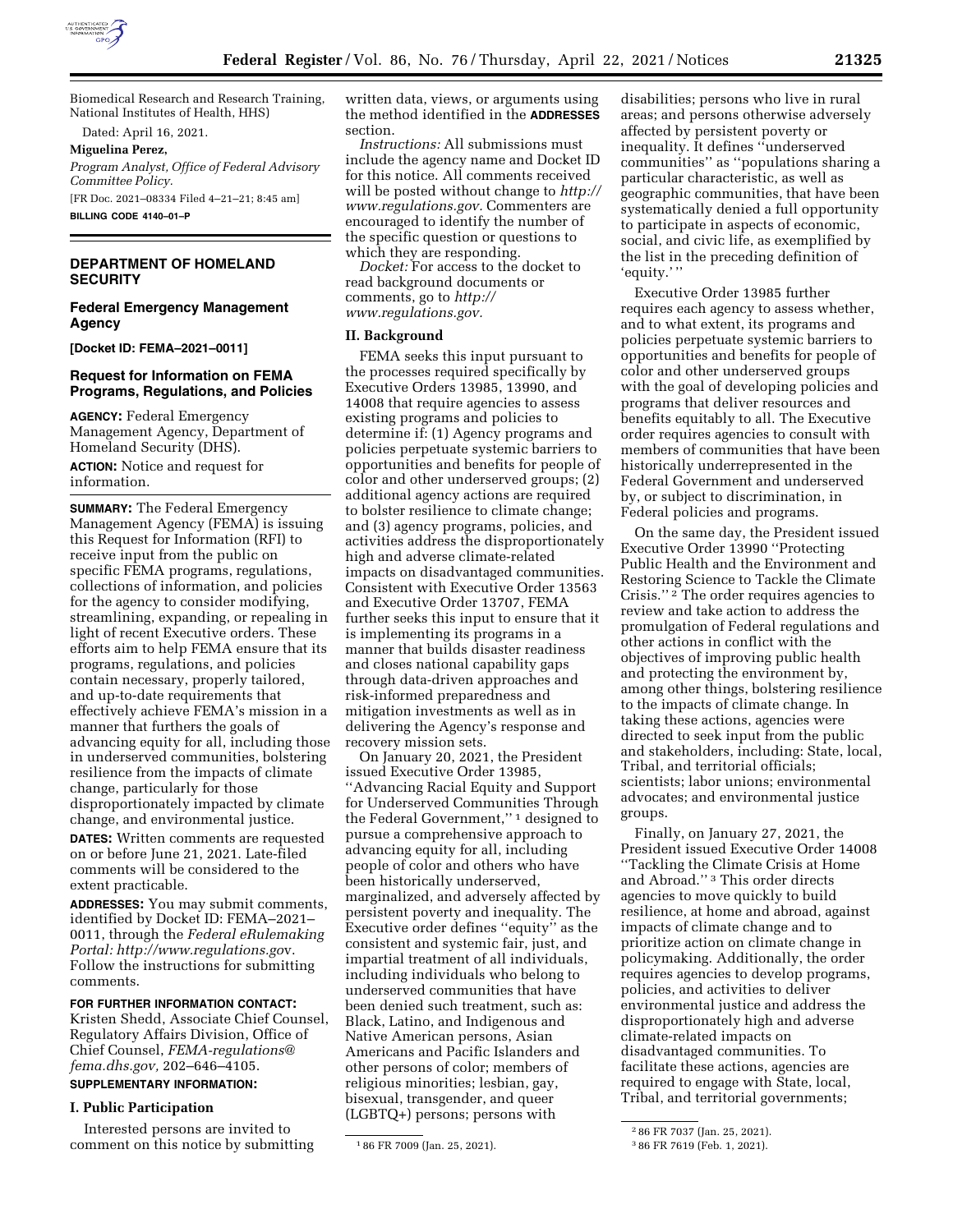workers and communities; and leaders across all sectors of our economy.

Executive Order 13563, ''Improving Regulation and Regulatory Review,'' directs agencies to ''identify the best, most innovative, and least burdensome tools for achieving regulatory ends.'' Executive Order 13563 is affirmed in the President's Memorandum of January 20, 2021, Modernizing Regulatory Review. Executive Order 13707, ''Using Behavioral Insights to Better Serve the American People,'' directs agencies to design ''programs and policies to reflect our best understanding of how people engage with, participate in, use, and respond to those policies and programs.'' Executive Order 13707 is affirmed in the President's Memorandum of January 27, 2021, Restoring Trust in Government through Scientific Integrity and Evidence-Based Policymaking.

Pursuant to these Executive orders and presidential memoranda, FEMA issues this RFI to gather information on the extent to which the existing agency programs, regulations, and policies (1) perpetuate systemic barriers to opportunities and benefits for people of color and other underserved groups; (2) bolster resilience to the impacts of climate change; and (3) address the disproportionately high and adverse climate-related impacts on disadvantaged communities. Among other things, FEMA seeks concrete information about unnecessary or unjustified administrative burdens that may create the systemic barriers in (1).

It is important to note that FEMA continually evaluates its programs and policies, as well as the regulatory program for rules that are candidates for modification, streamlining, expansion, or repeal. FEMA does so through legally mandated review requirements (*e.g.,*  Unified Agenda reviews and reviews under section 610 of the Regulatory Flexibility Act) and through other informal and long-established mechanisms (*e.g.,* use of Advisory Councils, feedback from FEMA field personnel, input from internal working groups, and outreach to regulated entities and the public). This **Federal Register** notice supplements these existing extensive FEMA regulatory and program review efforts.

# **II. FEMA's Programs**

FEMA's mission is to help people before, during, and after disasters, which it carries out through its core values and guiding principles. FEMA's core values are compassion, fairness, integrity, and respect (which includes respect for human dignity). FEMA's guiding principles are accountability,

accessibility, empowerment, engagement, flexibility, getting results, preparation, stewardship, and teamwork.4 The agency carries out its mission through the Office of the Administrator, multiple program offices, and ten regional offices located throughout the United States. The two key operational program offices are the (1) Office of Response and Recovery; and (2) Resilience.

The Office of Response and Recovery provides guidance, leadership, and oversight to build, sustain, and improve the coordination and delivery of support to citizens and State, local, Tribal and territorial (SLTT) governments to save lives, reduce suffering, protect property and recover from all hazards. The Response Directorate within the Office of Response and Recovery provides funding for 28 national task forces staffed and equipped to assist State and local governments conduct around-theclock search-and-rescue operations following a Presidentially declared major disaster or emergency under the Stafford Act (*e.g.,* earthquakes, tornadoes, floods, hurricanes, aircraft accidents, hazardous materials spills and catastrophic structure collapses). The Recovery Directorate within the Office of Response and Recovery provides two key assistance programs for disaster recovery: (1) The Individual Assistance program; and (2) the Public Assistance program. The Individual Assistance (IA) program provides direct assistance to individuals and households, as well as SLTT governments to support recovery efforts nationwide. Pursuant to the Robert T. Stafford Disaster Relief and Emergency Assistance Act,5 IA delivers five statutory disaster programs and one non-disaster program, coordinates Mass Care and Emergency Assistance, and collaborates with other Federal agencies, SLTT governments, and nonprofit, faith-based, and voluntary organizations to provide support for disaster survivors. IA programs include housing assistance (financial assistance to repair or replace personal property), other needs assistance (to pay for expenses caused by the disaster including medical or dental expenses or losses, funeral expenses, child care expenses, transportation expenses, moving and storage expenses, cleaning and removal expenses, critical needs expenses, and other miscellaneous expenses), crisis counseling, disaster

unemployment, disaster legal services, and disaster case management. IA also delivers the Emergency Food and Shelter Program, which supplements and expands the ongoing work of local social service organizations to provide shelter, food, and supportive services to those experiencing, or at risk of, hunger or homelessness. The Public Assistance (PA) program supports communities' recovery from major disasters by providing them with assistance for debris removal, emergency protective measures, and restoring public infrastructure. SLTT governments, as well as certain private non-profit organizations, are eligible for Public Assistance.

Resilience seeks to build a culture of preparedness through insurance, mitigation, continuity, preparedness programs, and grants. The Federal Insurance and Mitigation Administration (FIMA) within Resilience administers the National Flood Insurance Program (NFIP) and other programs designed to reduce future losses to homes, businesses, schools, public buildings, and critical facilities from floods, earthquakes, tornadoes, and other natural disasters. FIMA works to increase awareness of flood risk through identification and publication of flood hazard information; reduce the impact of floods and other natural hazards through hazard mitigation, floodplain management, and building codes; provide insurance to property owners to speed recovery from flood events; and diminish the impact that disasters and emergency management decisions have on the nation's natural and cultural resources. FIMA also administers and manages the following FEMA hazard mitigation assistance programs:6 (1) Hazard Mitigation Grant Program (HMGP); (2) HMGP Post Fire Grant Program; (3) Flood Mitigation Assistance; (4) Building Resilient Infrastructure and Communities (BRIC); and the following FEMA resilience grant programs: (1) National Dam Safety Program Grants; (2) High Hazard Potential Dam Grant Program; and (3) National Earthquake Hazards Reduction Program State Assistance. The Grant Programs Directorate (GPD) within Resilience provides Federal assistance to measurably improve capability and reduce the risks the nation faces in times of man-made and natural disasters. GPD administers and manages

<sup>4</sup>*[https://www.fema.gov/sites/default/files/2020-](https://www.fema.gov/sites/default/files/2020-03/core-values-placemat_2019.pdf)  [03/core-values-placemat](https://www.fema.gov/sites/default/files/2020-03/core-values-placemat_2019.pdf)*\_*2019.pdf.* 

<sup>5</sup>Robert T. Stafford Disaster Relief and Emergency Assistance Act, Public Law 93–288, as amended, 42 U.S.C. 5121 *et seq.* 

<sup>6</sup>On January 1, 2021, Congress passed the Safeguarding Tomorrow through Ongoing Risk Mitigation (STORM) Act, Public Law 116–284, which authorizes a hazard mitigation revolving loan program. FEMA is currently developing an implementation strategy for the program.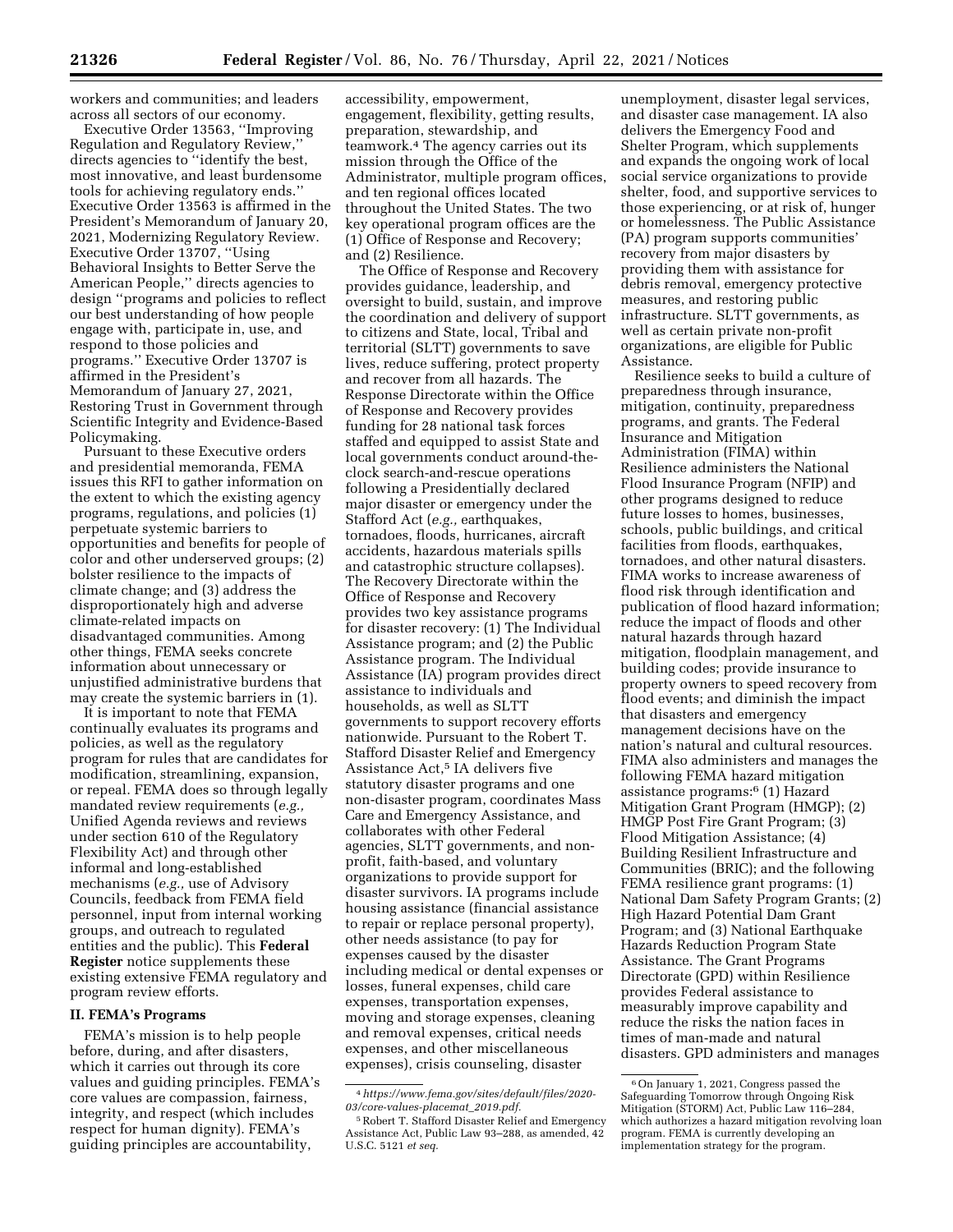the following FEMA preparedness grant programs: (1) Emergency Management Performance Grant Program; (2) Assistance to Firefighters Grant Program; (3) Homeland Security Grant Program; (4) Tribal Homeland Security Grant Program; (5) Intercity Bus Security Grant Program; (6) Intercity Passenger Rail Grant Program; (7) Presidential Residence Protection Assistance; (8) Regional Catastrophic Preparedness Grants Program; (9) Transit Security Grant Program; (10) Port Security Grant Program; (11) Nonprofit Security Grant Program; (12) Staffing for Adequate Fire and Emergency Response Grant Program; and (13) Fire Prevention and Safety Grant Program. The National Preparedness Directorate (NPD) within Resilience also administers a range of non-disaster grant programs, including: (1) National Incident Management System (NIMS); (2) Emergency Management Baseline Assessment Grant (EMBAG); (3) Homeland Security National Training Program (HSNTP)— National Domestic Preparedness Consortium (NDPC) and Homeland Security Preparedness Technical Assistance Program (HSPTAP); and (4) United States Fire Administration (USFA) State Fire Systems Training Grant Program.

FEMA seeks specific input from the public regarding the programs, regulations, collections of information, and policies implemented by the Office of Response and Recovery and Resilience. FEMA is seeking information and input from the public regarding these key programs and their regulations and policies as part of the agency's efforts to ensure it is operating its programs in compliance with the Executive orders detailed above.

# **III. Request for Input**

# *A. Importance of Public Feedback*

A central tenet of each of the Executive orders is the critical and essential role of public input in driving and focusing FEMA review of its existing programs, regulations, and policies. Because the impacts and effects of federal regulations and policies tend to be widely dispersed in society, members of the public are likely to have useful information, data, and perspectives on the benefits and burdens of our existing programs, regulations, information collections, and policies. Given the importance of public input, FEMA is seeking broad public feedback to facilitate these program reviews in the context of equity for all, including those in underserved communities, bolstering resilience to

the impacts of climate change, particularly for those disproportionately impacted by climate change, and environmental justice. In a period in which disasters of many kinds may become more common, in part because of climate change, it is essential to reevaluate programs to reduce unnecessary barriers to participation and effectiveness, to serve all communities, to increase equity, and to promote preparedness.

### *B. Maximizing the Value of Public Feedback*

This notice contains a list of questions, the answers to which will assist FEMA in identifying those programs, regulations, and/or policies that may benefit from modification, streamlining, expansion, or repeal in light of the Executive orders. FEMA encourages public comment on these questions and seeks any other data commenters believe are relevant to FEMA's review efforts. The type of feedback that is most useful to the agency includes feedback that identifies specific programs, regulations, information collections, and/or policies that could benefit from reform; feedback that refers to specific barriers to participation; feedback about how to improve risk perception; feedback that offers actionable data; and feedback that specifies viable alternatives to existing approaches that meet statutory obligations. For example, feedback that simply states that a stakeholder feels strongly that FEMA should change a regulation but does not contain specific information on how the proposed change would impact the costs and benefits of the regulation, is much less useful to FEMA. FEMA is looking for new information and new data to support any proposed changes.

Highlighted below are a few of those points, noting comments that are most useful to FEMA, guided by corresponding principles. Commenters should consider these principles as they answer and respond to the questions in this notice.

• Commenters should identify, with specificity, the program, regulation, information collection, and/or policy at issue, providing the Code of Federal Regulation (CFR) citation where appropriate.

• Commenters should identify, with specificity, administrative burdens, program requirements, information collection burdens, waiting time, or unnecessary complexity that may impose unjustified barriers in general, or that may have adverse effects on equity for all, including individuals who belong to underserved

communities that have been denied equitable treatment, such as Black, Latino, and Indigenous and Native American persons, Asian Americans and Pacific Islanders and other persons of color; members of religious minorities; lesbian, gay, bisexual, transgender, and queer (LGBTQ+) persons; persons with disabilities; persons who live in rural areas; and persons otherwise adversely affected by persistent poverty or inequality.

• Commenters should identify, with specificity, small or large reforms that might be justified in light of the risks posed by climate change, whether those reforms involve preparedness, mitigation, or other steps to reduce suffering.

• Commenters should provide, in as much detail as possible, an explanation why a program, regulation, information collection, and/or policy should be modified, streamlined, expanded, or repealed, as well as specific suggestions of ways the agency can better achieve its statutory and regulatory objectives in light of the Executive orders cited.

• Commenters should provide specific data that document the costs, burdens, and benefits of existing requirements to the extent they are available. Commenters might also address how FEMA can best obtain and consider accurate, objective information and data about the costs, burdens, and benefits of existing programs and regulations and whether there are existing sources of data that FEMA can use to evaluate the post-promulgation effects of its regulations over time.

• Particularly where comments relate to a program's costs or benefits, comments will be most useful if there are data and experience under the program available to ascertain the program's actual impact.

#### *C. List of Questions for Commenters*

The below non-exhaustive list of questions is meant to assist members of the public in the formulation of comments and is not intended to restrict the issues that commenters may address. FEMA has divided the list into a series of general questions which may be answered as applicable to any of FEMA's programs and specific questions that solicit more targeted feedback:

### General Questions

(1) Are there FEMA programs, regulations, and/or policies that perpetuate systemic barriers to opportunities and benefits for people of color and/or other underserved groups as defined in Executive Order 13985 and, if so, what are they? How can those